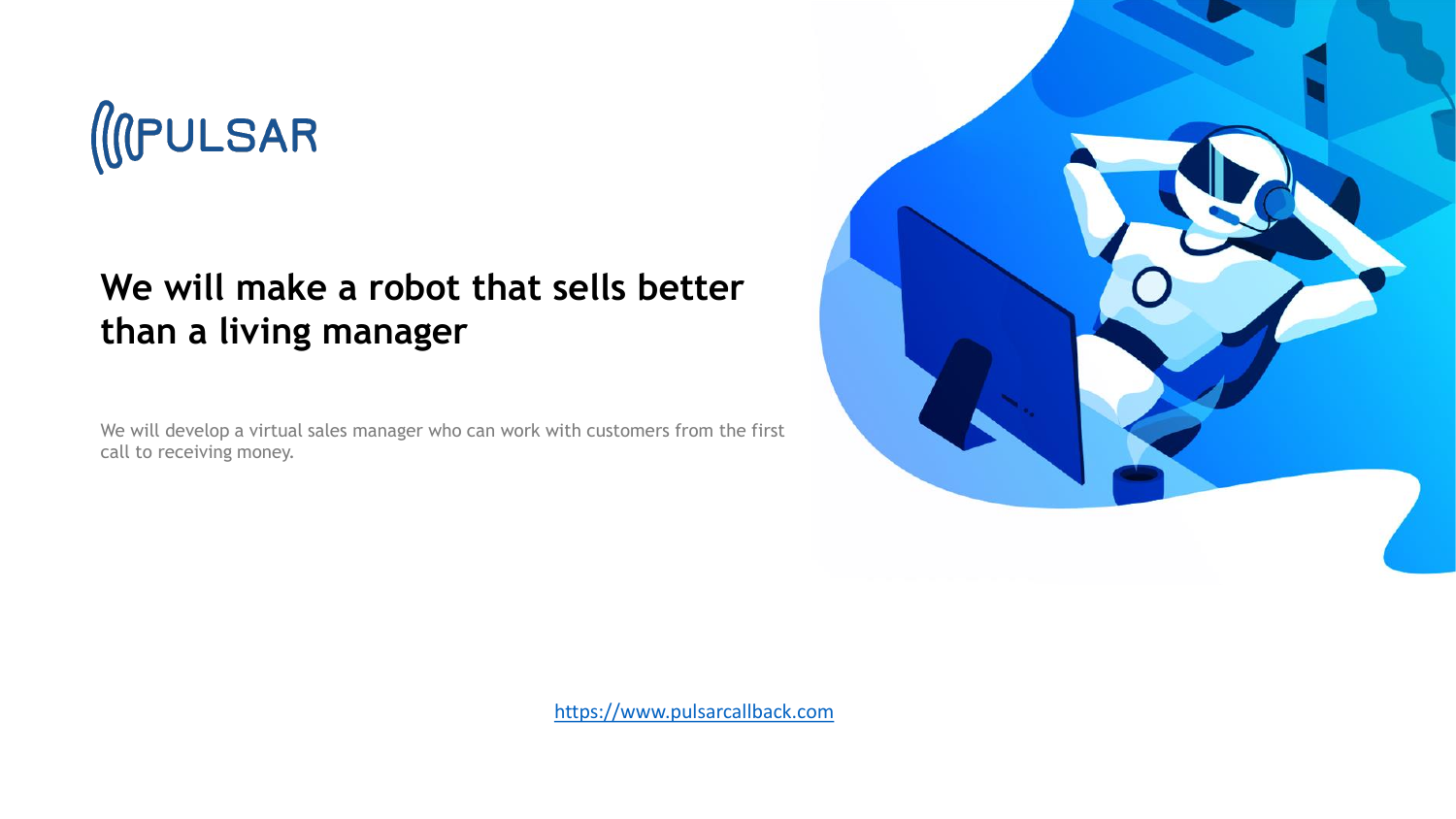





**Work on incoming requests or** «**cold calls**»

The robot will process the incoming application in 1 second, qualify the lead, arrange a meeting, or send the proposal itself

**Sending a proposal or information**

The robot itself will send the materials to Messenger, check the receipt, and warm up the client several times during the week

**Feedback and analyzing the information**

The robot will ring everyone to whom the offer or proposal has been sent, and will lead to the next step or purchase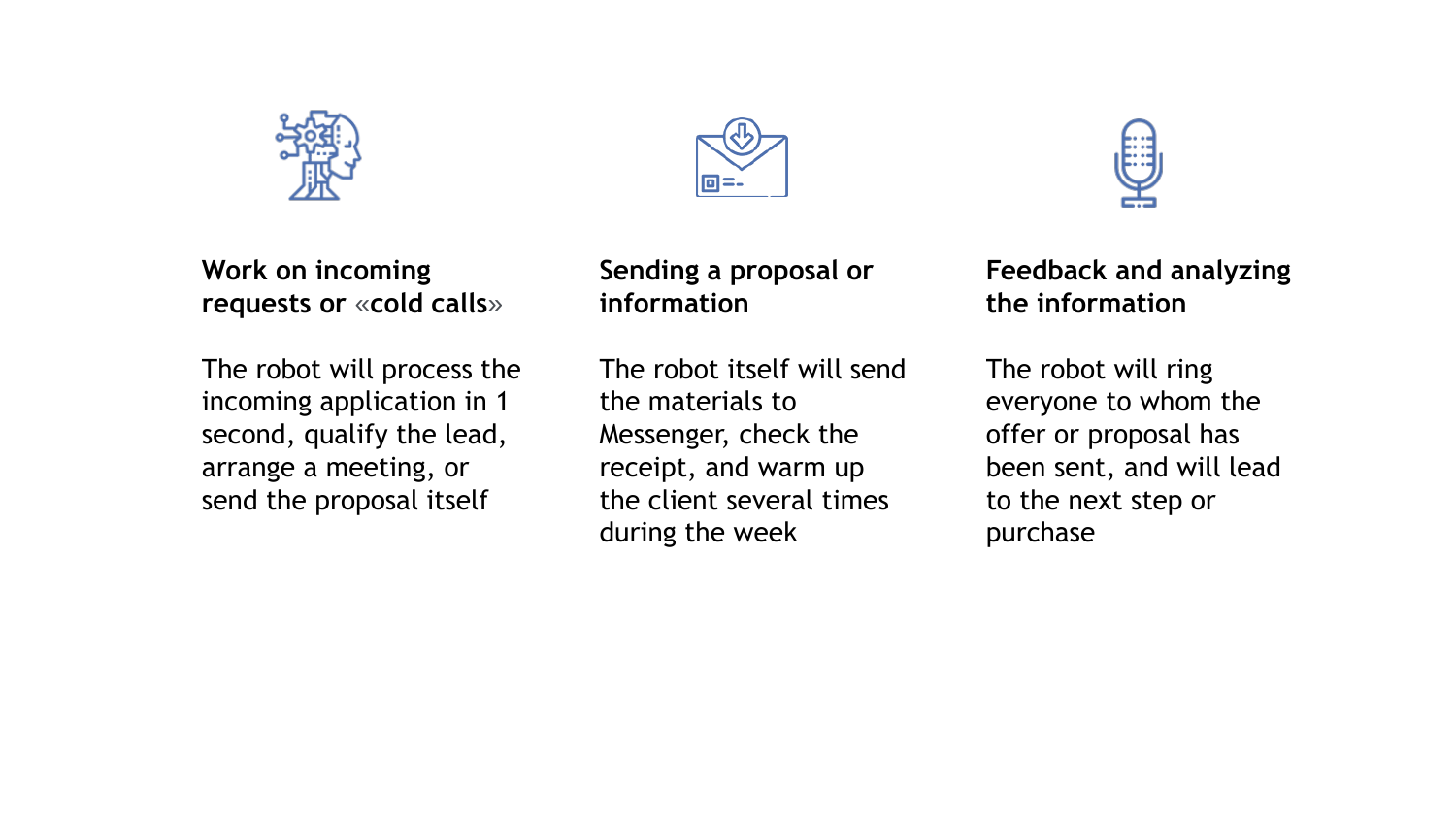

**Send a link to pay**

To everyone who agreed, the robot will send a payment link, or an invoice prepared in advance.



**Work with refusals and objections**

The robot itself will send the materials to Messenger, check the receipt, and warm up the client several times during the week.



**CRM integration**

The robot completely independently directs the leads through the funnel in CRM just like a living manager, filling in cards and making notes.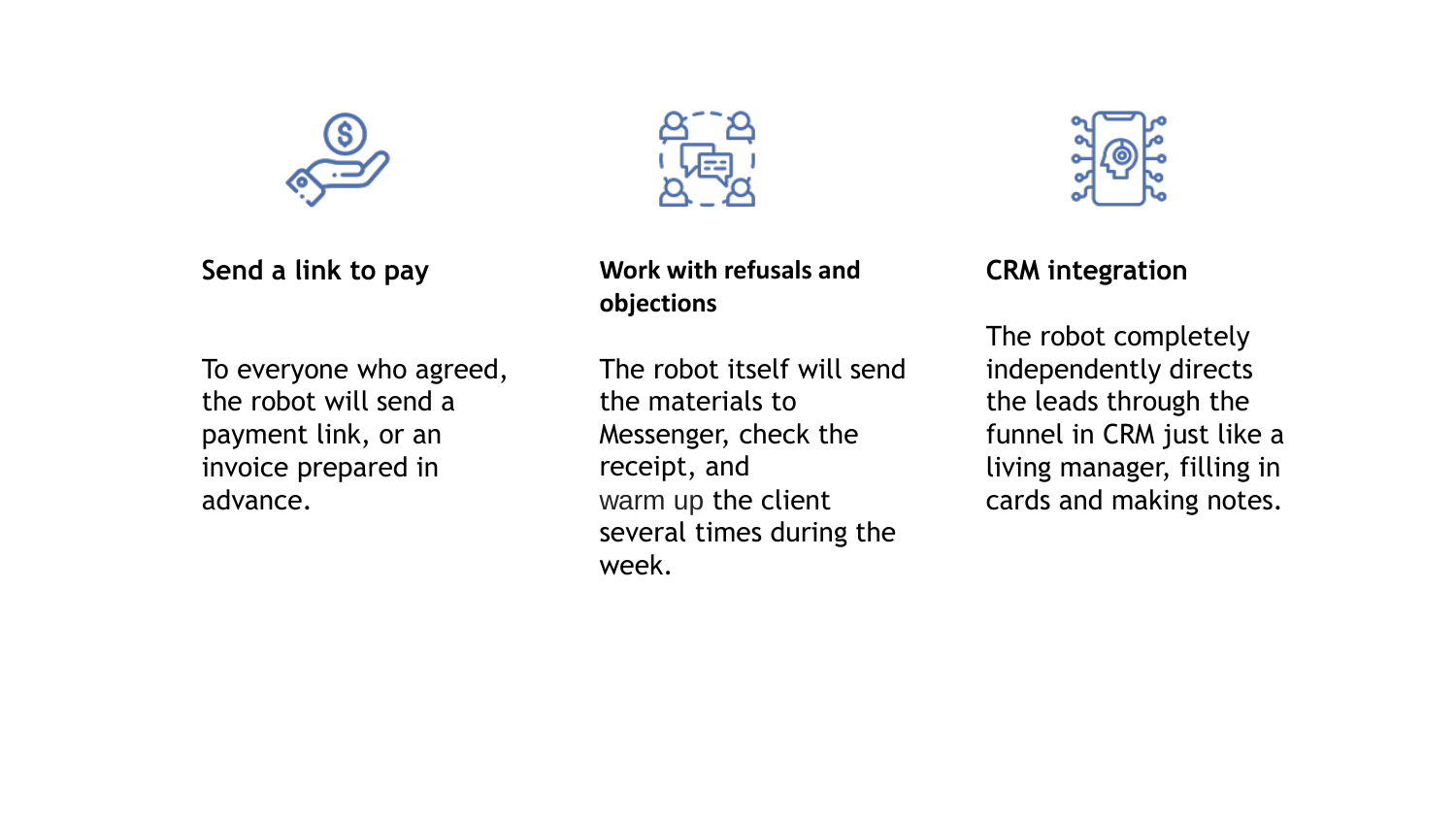## **Sign up for a 15-minute consultation with an expert**

We will clarify your task and understand how to automate it.

We will select for you an individual and most suitable offer.

You will receive cases, recommendation letters, and chat with the robot on the projects most suitable for you